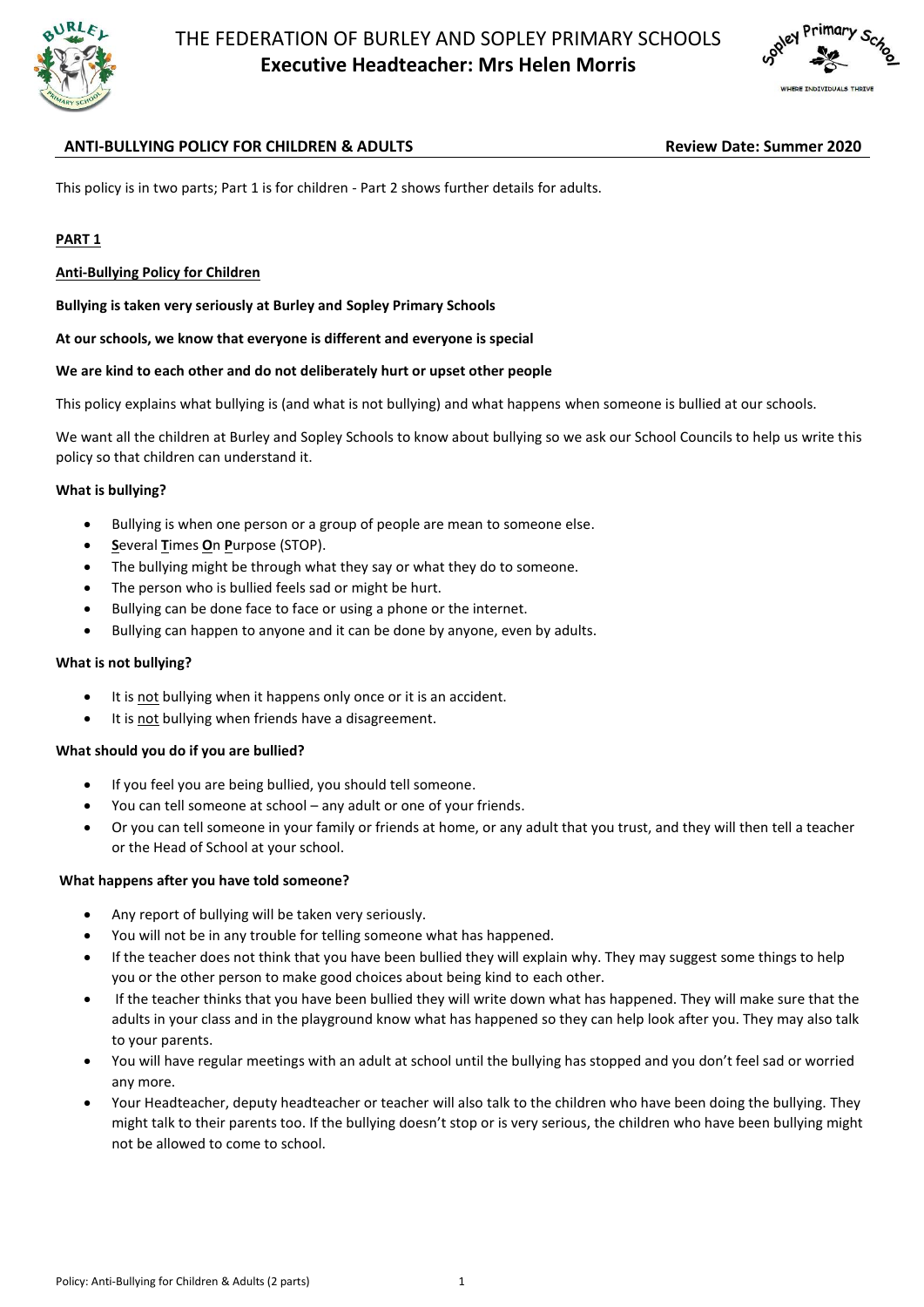#### **How do we help stop bullying?**

- There are lots of things that we do and our schools to help stop bullying. This policy helps to make sure everyone knows what bullying is and what happens when someone is bullied. We hope it helps keep our school a safe and happy place for everyone.
- We have special assemblies and events, such as 'Anti-Bullying' Week, to celebrate friendship, kindness and how our schools value everyone. We have Buddies so we can help each other.
- We tell someone if we see or hear somebody being bullied.
- We have School Councils so that children can talk about things we can do to help keep children safe, stop bullying and help children to make good choices about being kind to each other.

There are other lots of other things that adults do to stop bullying and these are in part 2 of this policy.

#### **Who is responsible for Anti-Bullying?**

At Burley and Sopley Schools the School Heads are responsible for Anti-Bullying.

They expect all teachers, children and parents to help stop bullying and to be kind and not hurt or upset others.

# **PART 2**

## **Anti-Bullying Policy for Adults**

This policy is based on DfE guidance **"Preventing and Tackling Bullying. Advice for headteachers, staff and governing bodies"**, July 2017 and it is recommended that schools read this guidance: [https://www.gov.uk/government/publications/preventing](https://www.gov.uk/government/publications/preventing-and-tackling-bullying)[and-tackling-bullying](https://www.gov.uk/government/publications/preventing-and-tackling-bullying)

#### **Objectives of this Policy:**

This policy outlines what The Federation of Burley and Sopley Primary Schools will do to prevent and tackle bullying. The policy has been drawn up through the involvement of the whole school community and we are committed to developing an antibullying culture whereby no bullying, including between adults or adults and children and young people will be tolerated.

## **Our School Community:**

- Discusses, monitors and reviews our anti-bullying policy and practice on a regular basis.
- Supports all staff to promote positive relationships to prevent bullying and will intervene by identifying and tackling bullying behaviour appropriately and promptly.
- Ensures that children are aware that all bullying concerns will be dealt with sensitively and effectively; that children feel safe to learn; and that children abide by the anti-bullying policy.
- Reports back to parents/carers regarding their concerns on bullying and deals promptly with complaints. Parents/ carers in turn work with the school to uphold the anti-bullying policy.
- Seeks to learn from good anti-bullying practice elsewhere and utilises support from the Local Authority and other relevant organisations when appropriate

## **Definition of Bullying:**

Bullying is **"** behaviour by an individual or group, repeated over time, that intentionally hurts another individual or group either physically or emotionally.**"** (DfE "Preventing and Tackling Bullying", July 2017)

Bullying can take many forms (for instance, cyber-bullying via text messages, social media or gaming, which can include the use of images and video) and is often motivated by prejudice against particular groups, for example on grounds of race, religion, gender, sexual orientation, special educational needs or disabilities, or because a child is adopted, in care or has caring responsibilities. It might be motivated by actual differences between children, or perceived differences.

# **The Federation of Burley and Sopley Primary Schools' definitions of what is and what is not bullying are shown in above in the Anti-Bullying Policy for Children.**

Inevitably there will be times when children will fall out and are upset but the significant difference is that bullying is intentional, not an accident, and is usually a repeated act of bullying behaviours against other children whilst being aware that it is causing upset to the victim.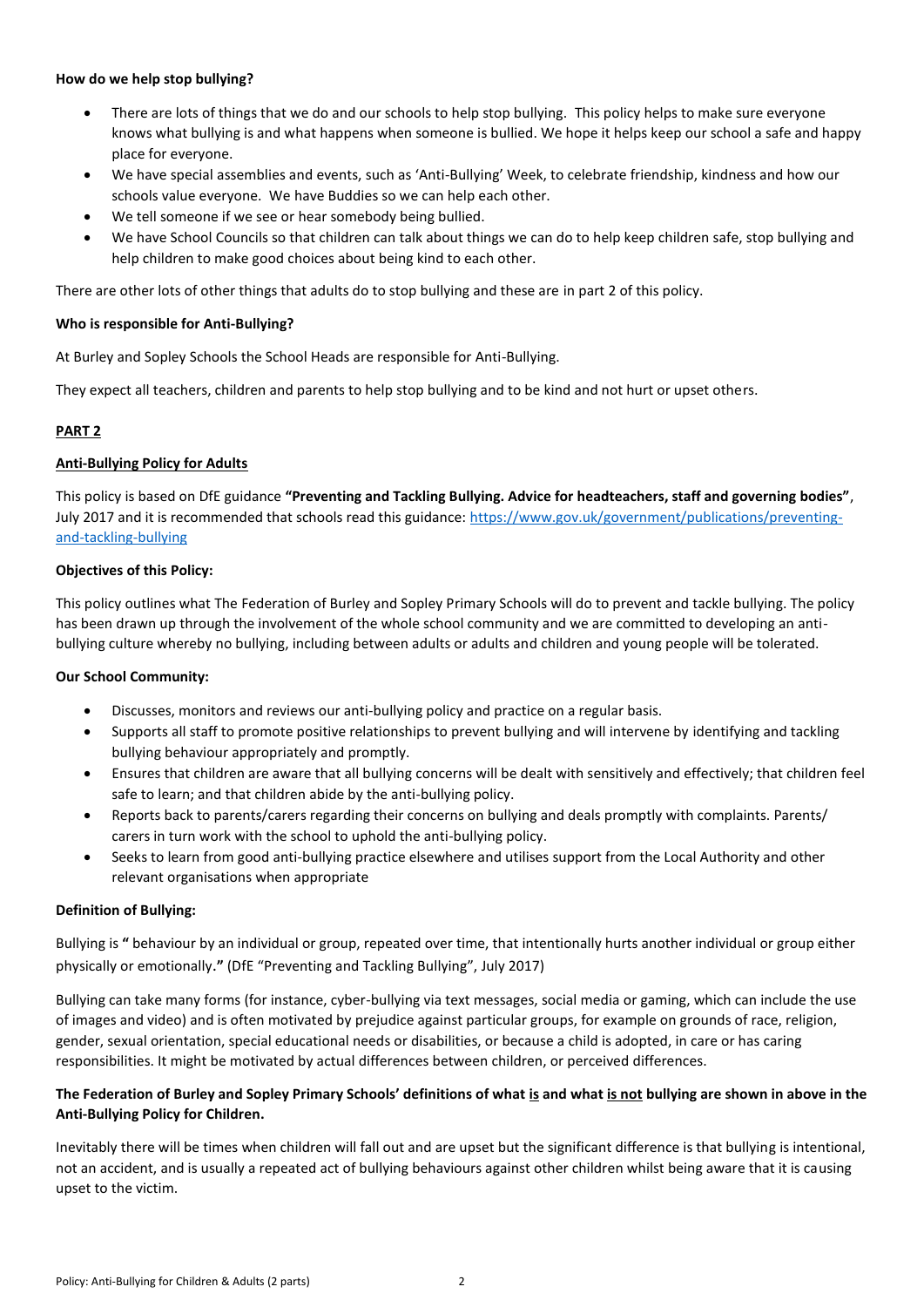## **Forms of Bullying Covered by this Policy:**

Bullying can happen to anyone. This policy covers all types of bullying and peer to peer abuse including:

- Bullying related to race, religion or culture.
- Bullying related to SEND (Special Educational Needs or Disability).
- Bullying related to appearance or physical/mental health conditions.
- Bullying related to sexual orientation (homophobic and biphobic bullying).
- Bullying of young carers, children in care or otherwise related to home circumstances.
- Sexist, sexual and transphobic bullying.
- Bystander bullying. This relates to children who may deliberately or inadvertently be contributing to bullying by failing to report incidents they see or hear.
- Bullying via technology "cyberbullying" (please also refer to our e-safety policies and procedures)

## **Preventing, Identifying and Responding to Bullying:**

The school community will:

- Create and support an inclusive environment which promotes a culture of mutual respect, consideration and care for others which will be upheld by all.
- Work with staff and outside agencies to identify all forms of prejudice-driven bullying.
- Actively provide systematic opportunities to develop children' social and emotional skills, including their resilience.
- Provide a range of approaches for children, staff and parents/carers to access support and report concerns.
- Challenge practice which does not uphold the values of tolerance, non-discrimination and respect towards others.
- Consider all opportunities for addressing bullying in all forms throughout the curriculum and supported with a range of approaches such as through displays, assemblies, peer support and the school/student council.
- Regularly update and evaluate our approaches to take into account the developments of technology and provide up-todate advice and education to all members of the community regarding positive online behaviour.
- Train staff to identify all forms of bullying, follow the school policy and procedures (including recording and reporting incidents).
- Proactively gather and record concerns and intelligence about bullying incidents and issues so as to effectively develop strategies to prevent bullying from occurring.
- Use a variety of techniques to resolve the issues between those who bully and those who have been bullied.
- Work with other agencies and the wider school community to prevent and tackle concerns.
- Celebrate success and achievements to promote and build a positive school ethos.
- Be encouraged to use social media responsibly.

All bullying will be dealt with very seriously and the procedure will be as follows;

## **Initial Action**

Any incident of bullying will be reported to the Headteacher/ Deputy Headteacher, who will investigate the matter, finding further information about what has happened, the reasons for it and the feelings it has generated. This discussion will take place separately with both the "victim" and the 'bully', as well as with any member of staff or adult who may have a relevant contribution to make.

## **Record of Incident**

The incident will be recorded in the in the Incident Log, along with actions taken as a result. When necessary, anonymised records of incidents will be reported to the Local Authority. e.g. Racist bullying.

## **Discussion with and Support for "Victim"**

The victim will be reassured that things will change, and that they do not need to put up with upsetting behaviour from others. If appropriate they will also be given strategies to help them if a similar incident occurs e.g. tell the person to stop, move away from the situation, seek help as soon as possible.

## **Discussion with, and Strategies to Improve Behaviour of the Bully**

The bully will have explained; the effects of bullying, the responsibility that every individual has for their own behaviour, and their responsibility to put things right if they have acted wrongly.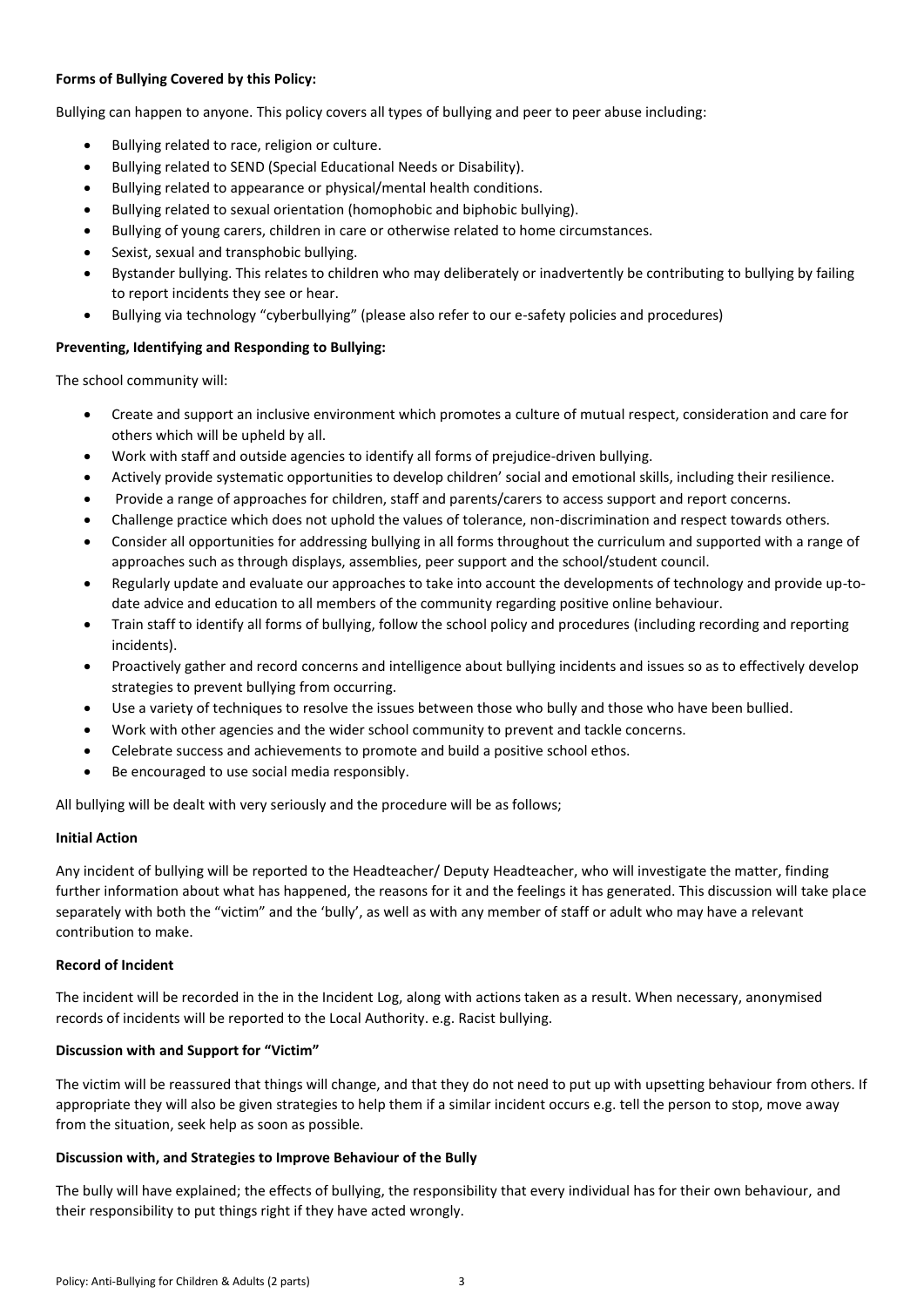The child will also be encouraged to understand why they have behaved badly. They will also be given strategies to help them if a similar incident occurs e.g. If, as is likely, it is the case that the incident has happened, because the child has difficulty in relating to peers, then they would be given strategies that would promote positive relationships, i.e. sharing, being willing to take turns, not being rough, letting others have their say and make some decisions, etc.

The child will be asked to say how he/she will behave in the future.

# **Follow Up**

Most cases in the school to date, are of a very minor nature and relate to the child's stage of development in their personal and social knowledge and skills, rather than active bullying. In these cases they would be:

- reminded about the school behaviour rules
- warned to improve their behavior
- told that their behaviour will be monitored
- asked to apologise to the "victim"
- they may also be given time to think about the consequences of their behaviour
- Peers or classmates, along with the "victim", may also be involved in the discussions to ensure that incidents do not recur. Peers would then take part in formal meetings to report on progress, relationships and well-being

In the event of a more serious or persistent case:

- the investigation and discussions referred to above would take place
- parents would be immediately informed
- a plan of action would be drawn up which would be closely monitored, with meetings agreed with parents to discuss progress
- outside agencies may be involved as necessary

## **Involvement of Children**

We will:

- Regularly canvas (surveys, school council etc.) children's views on the extent and nature of bullying.
- Ensure that all children know how to express worries and anxieties about bullying.
- Ensure that all children are aware of the range of sanctions which may be applied against those engaging in bullying.
- Involve children in anti-bullying campaigns and special events in school and embed messages in the wider school curriculum, such as Anti-Bullying Week.
- Publicise the details of help lines and websites.
- Offer support to children who have been bullied and to those who are bullying in order to address the problems they have.
- Raise awareness in assemblies.
- Encourage children to report incidents they witness, and to monitor the well-being of each other.

## **Liaison with Parents and Carers**

We will:

- Make sure that key information (including policies and named points of contact) about bullying is available to parents/carers.
- Ensure that all parents/carers know who to contact if they are worried about bullying.
- Ensure all parents/carers know about our complaints procedure and how to use it effectively.
- Ensure all parents/carers know where to access independent advice about bullying.
- Encourage parents to work with the school to role model positive behaviour for children, both on and offline.

# **Links with Other School Policies and Practices**

This Policy links with a number of other school policies, practices and action plans including:

 Behaviour policies, school values and ethos – These are specific to each school and indicate how each school will promote positive behaviour consistently across all classes by all members of staff.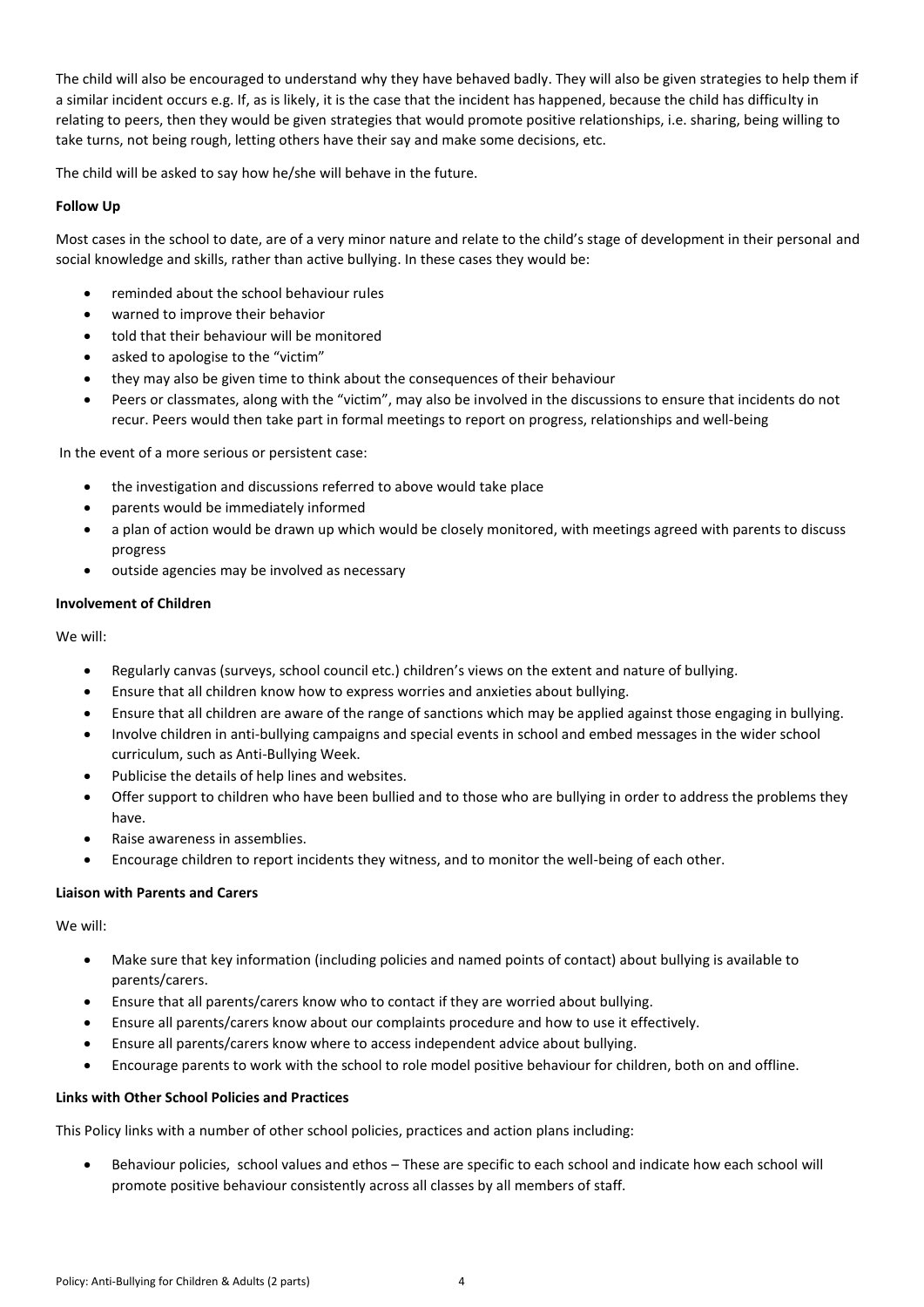- The school has an 'Equalities Policy' (available on the school website) based on the Equality Act 2010. This states that all stakeholders are treated the same regardless of age, disability, gender re-assignment, marital status and civil partnership, pregnancy and maternity, race, religion and belief including non-belief, sex or gender, sexual orientation.
- Complaints Policy.
- Safeguarding and child protection policies. School has a 'Child Protection Policy' (available on the school website) which states what procedures the school would take should they feel any child was at risk outside the school day.
- Confidentiality Policy.
- E-Safety (Online Safety) and Acceptable Use Policies (AUPs).
- Curriculum Policy.
- Mobile phone and social media policies.

#### **Links to Legislation**

There are a number of pieces of legislation which set out measures and actions for schools in response to bullying as well as criminal law. These may include:

- Keeping Children Safe in Education 2016
- The Education and Inspection Act 2006, 2011
- The Equality Act 2010
- The Children Act 1989
- Protection from Harassment Act 1997
- The Malicious Communications Act 1988
- Public Order Act 1986
- The Computer Misuse Act 1990

#### **Responsibilities**

It is the responsibility of:

- School Governors to take a lead role in monitoring and reviewing this policy.
- Governors, the Executive Headteacher, Head of Schools and all school staff to be aware of this policy and implement it accordingly.
- The Executive Headteacher to communicate the policy to the school community and to ensure that disciplinary measures are applied fairly, consistently and reasonably.
- Staff to support and uphold the policy.
- Parents/carers to support their children and work in partnership with the school.
- Children to abide by the policy.

## **Monitoring & Review, Policy into Practice**

The Executive Headteacher will report in writing to the governing body once per term on incidents – including bullying.

The Safeguarding and Compliance committee will monitor incidents of bullying and outcomes for children.

Other measures to monitor and evaluate the effectiveness of this policy – staff surveys, child surveys, school council reports, governor visit reports.

Any issues identified will be incorporated into the school's action planning.

#### **This policy was approved by the Governing Body on:**

**This policy will be monitored and reviewed on:**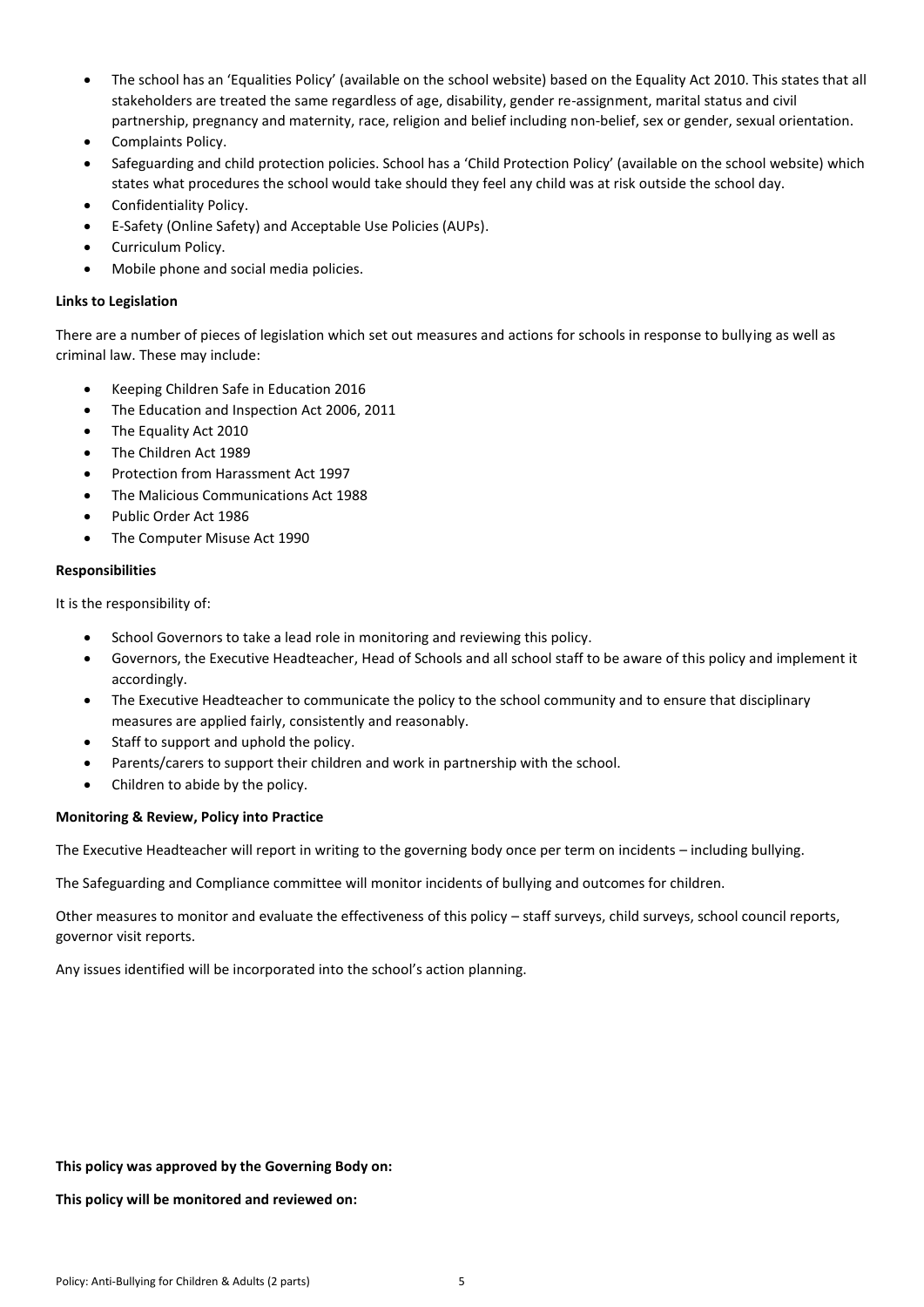# **Appendix 1**

# **Anti-bullying – Guidance for Parents**

# **If you believe your child has been bullied:**

- Calmly talk with your child about his/her experiences.
- Make a note of what your child says including who was involved, how often the bullying has occurred, where it happened and what happened.
- Reassure your child that he/she has done the right thing to tell you about the bullying.
- Explain to your child that should any further incidents occur he/she should report them to a teacher immediately.
- Make an appointment to see your child's teacher.
- Explain to the teacher the problems your child is experiencing.

# **When talking with teachers about bullying:**

- Try to stay calm and bear in mind that the teacher may have no idea that your child is being bullied or may have heard conflicting accounts of an incident.
- Be as specific as possible about what your child says has happened, give date, places and names of other children involved.
- Make a note of what action the school intends to take.
- Ask if there is anything you can do to help your child or the school.
- Stay in touch with the school and let them know if things improve as well as if problems continue.

## **If you are not satisfied:**

- Make an appointment to discuss the matter with a member of the Head of School/Executive Headteacher.
- If you are still not satisfied, request a copy of the school's complaints policy and share your concerns by writing to the Chair of Governors.

# **If your child is bullying others:**

- Talk with your child and explain that what he/she is doing is unacceptable and makes other children unhappy.
- Discourage other members of your family from bullying behaviour or from using aggression or force to get what they want.
- Show your child how he/she can join in with other children without bullying.
- Make an appointment to see your child's teacher and explain the problems your child is experiencing as well as discussing how you can work together to stop him/her bullying others.
- Regularly check with your child how things are going at school.
- Give your child lots of praise and encouragement when he/she is co-operative or kind to other people.

## **If your child is experiencing any form of electronic bullying:**

- Let the school know.
- Ensure your child is careful whom they give their mobile phone number and email address to.
- Check exactly when a threatening message was sent.
- Where necessary report incidents to the police.